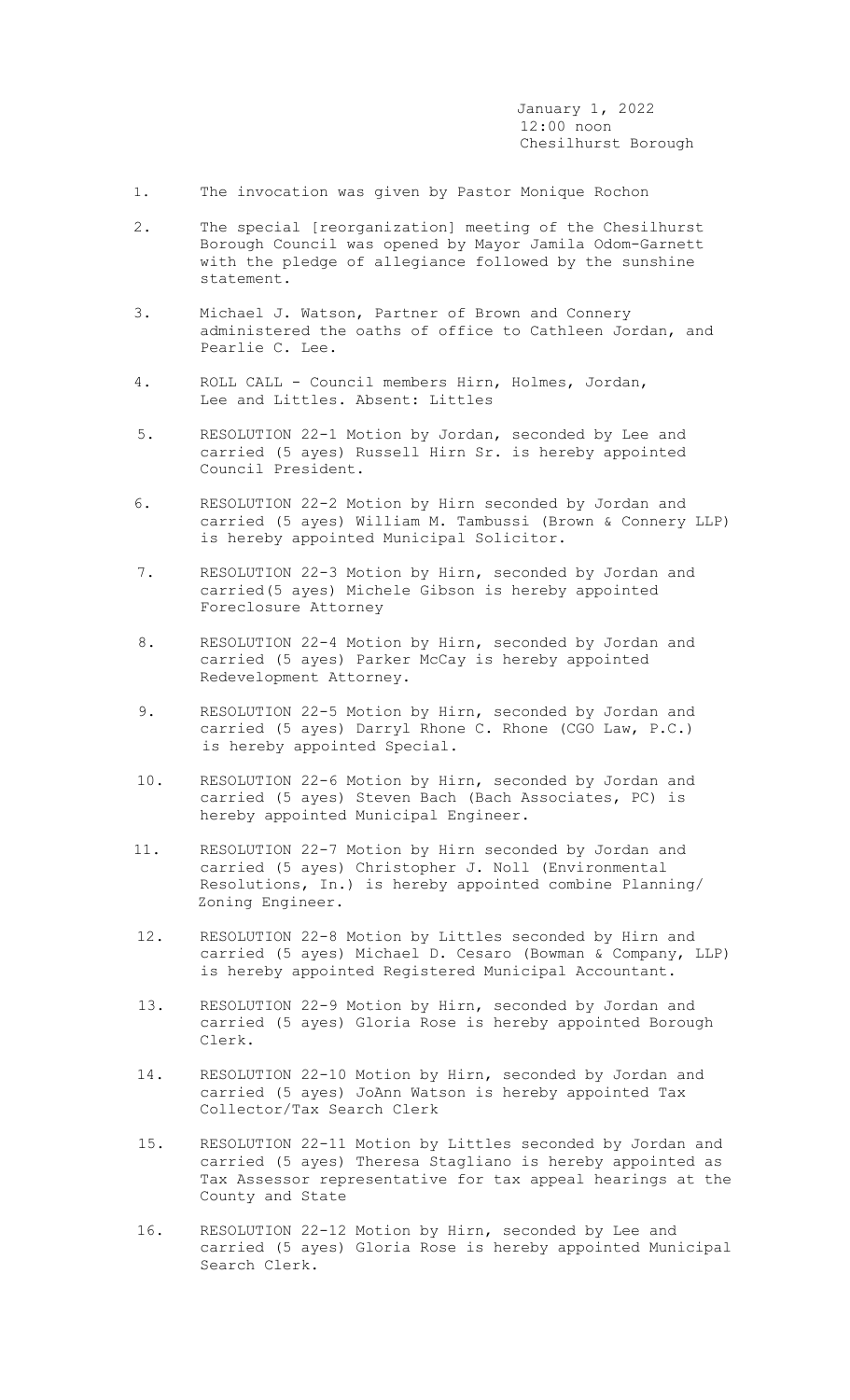- 17. RESOLUTION 22-13 Motion by Hirn, seconded by Jordan and carried (5 ayes) Gloria Rose is hereby appointed Registrar of Vital Statistics and Karen Ford shall serve as Deputy Registrar.
- 18. RESOLUTION 22-14 Motion by Lee, seconded by Hirn and carried (5 ayes) Maricia Bookman is hereby appointed Court Administrator and Karen Paullin shall serve as the Deputy Court Administrator.
- 19**.** RESOLUTION 22-15 Motion by Hirn seconded by Littles and carried (5 ayes) Donna Siegel Platt, P.C. is hereby appointed Municipal Prosecutor.
- 20. RESOLUTION 22-16 Motion by Hirn, seconded by Jordan and carried (5 ayes) Gabrielle DeSorte Esq.is hereby appointed Public Defender.
- 21. RESOLUTION 22-17 Motion by Hirn seconded by Jordan and carried (5 ayes) Judson Moore, Jr. is hereby appointed Temporary Chief Financial Officer/Treasurer.
- 22. RESOLUTION 22-18 Motion by Holmes, seconded by Jordan and carried (5 ayes) Karen Ford is hereby appointed Finance Clerk and Notary.
- 23. RESOLUTION 22-19 Motion by Jordan seconded by Hirn and carried (5 ayes) Dorothy Coleman is hereby appointed Sewer Clerk/Tax Clerk.
- 24. RESOLUTION 22-20 Motion by Hirn seconded by Jordan and carried (5 ayes) Ethel Dixon, Gloria McClain, Audrey Leadly, Karen Ford, Jannie Odom, Carlotta Casey, Wadia Alwan, Edie McCloud, Cathy Jordan, Gary Medley, Pearlie Lee, and Michele Robinson is hereby appointed to serve on the Senior Citizens Committee.
- 25. RESOLUTION 22-21 Motion by Hirn seconded by Jordan and carried (5 ayes) Sonia Plaza is hereby appointed Hispanic Liaison to council.
- 26. RESOLUTION 22-22 Motion by Hirn, seconded by Jordan and carried (5 ayes) Edward Williams is hereby appointed Zoning Officer/Community Development Director.
- 27. RESOLUTION 22-23 Motion by Hirn seconded by Jordan and carried (5 ayes) Robert L. Ingram, Jr. is hereby appointed Code Official.
- 28. RESOLUTION 22-24 Motion by Hirn, seconded by Jordan and carried (5 ayes) Jordan Lyles is hereby appointed Community Outreach Coordinator.
- 29. RESOLUTION 22-25 Motion by Hirn seconded by Jordan and carried (5 ayes) Marc Rigberg is hereby appointed Chesilhurst Fire Official/Marshall.
- 30. RESOLUTION 22-26 Motion by Hirn seconded by Jordan and carried (5 ayes) Winslow Twp. Fire District #1 shared services agreement is hereby approved to provide fire protection/rescue services and perform all fire code inspection
- 31. RESOLUTION 22-27 Motion by Hirn, seconded by Jordan and carried (5 ayes) Waterford/Winslow Twp. shared services agreement for EMS is hereby approved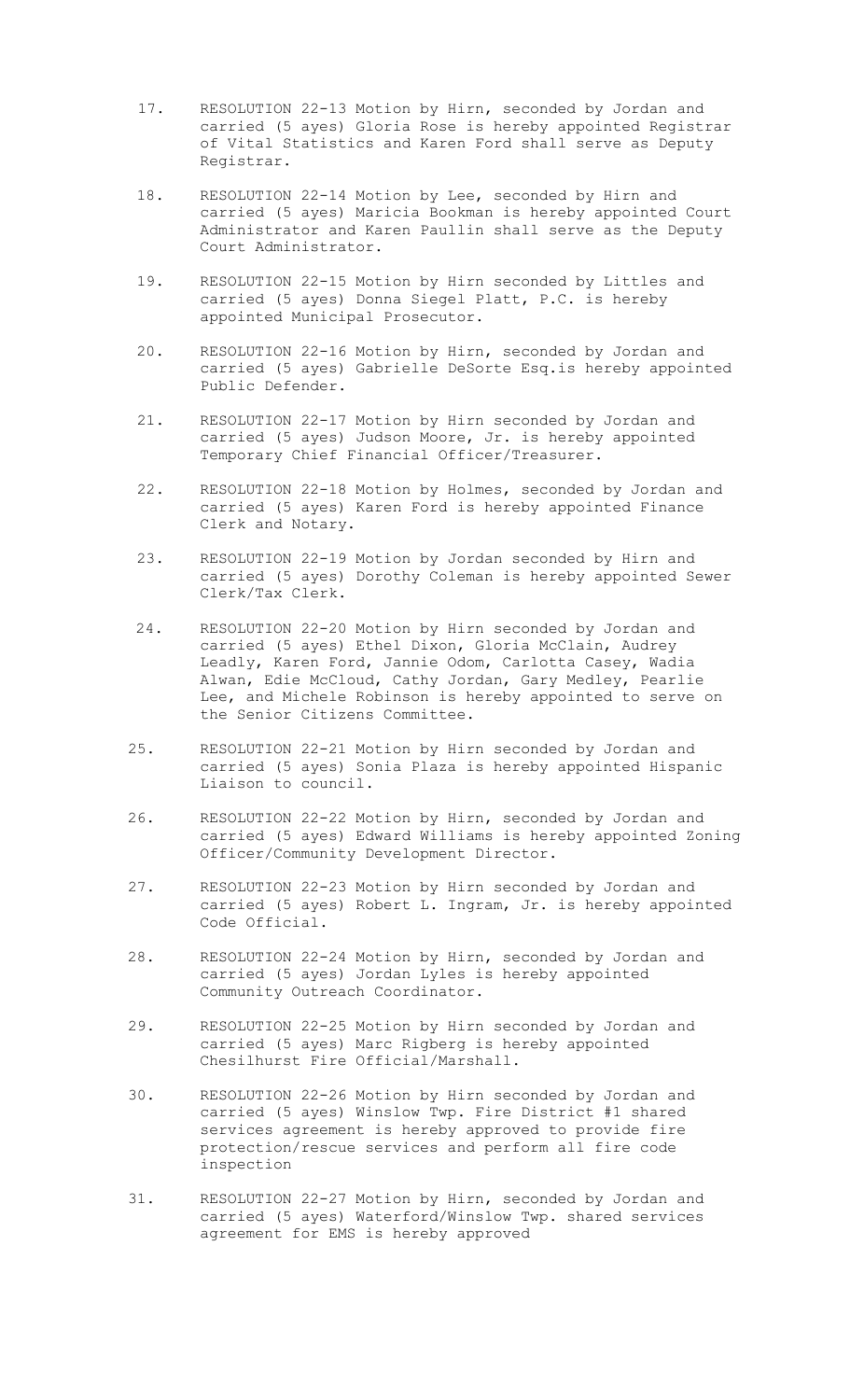- 32. RESOLUTION 22-28 Motion by Hirn, seconded by Jordan and carried (5 ayes) Kenny Smith is hereby appointed Drug Alliance Coordinator.
- 33. RESOLUTION 22-29 Motion by Hirn, seconded by Lee and carried (5 ayes) Mayor Jamila Odom-Garnett is hereby appointed to serve as Day-to-Day Operation Manager for the Borough.
- 34. RESOLUTION 22-30 Motion by Hirn, seconded by Jordan and carried (5 ayes) Mark von der Tann is hereby appointed Risk Management Consultant
- 35. RESOLUITON 22-31 Motion by Hirn, seconded by Jordan and carried (5 ayes) Tavares Pointer is hereby appointed Recycling Coordinator.
- 36. RESOLUITON 22-32 Motion by Hirn seconded by Jordan and carried (6 ayes) Parker McCay is hereby appointed Bond Counsel.
- 37. RESOLUTION 22-33 Motion by Hirn seconded by Jordan and carried (5 ayes) Andrew Viola (RAGONESE, ALBANO & VIOLA, LLC) is hereby appointed Planning/Zoning Board Attorney.
- 38. RESOLUTION 22-34 Motion by Holmes, seconded by Hirn and carried (5 ayes) Jordan Lyles is hereby appointed Planning/Zoning Board Secretary.
- 39. RESOLUTION 22-35 Motion by Hirn, seconded by Jordan and carried (5 ayes) Mayor's appointment for Planning Board members: Monica Holmes appointed by council (1) year, Borough Official(1yr) Robert Ingram, Jr.-CE, Class 4- Kimberly Ford, Class 4 – Mark Peters, Class 4– John Frazier, Class 4 Joseph Waite, 2<sup>nd</sup> Alt. John Sturgis and designee to act for the Mayor – Russell Hirn is hereby approved.
- 40**.** RESOLUTION 22-36 Motion by Hirn, seconded by Jordan and carried (5 ayes) Darryl Rhone (CGO Law, P.C.) is hereby appointed Solicitor for Rent Control Board.

RESOLUTION 22-37 Motion by Hirn, seconded by Jordan and carried(5 ayes) Gloria McClain is hereby appointed Rent Control Board Secretary.

- 41. RESOLUTION 22-38 Motion by Hirn, seconded by Jordan and carried (5 ayes) Russell Hirn, Gloria McClain, Jesse Crowder, Cathleen Jordan, Carlotta Casey, Cindy Wakeley, and Sharon Hymon is hereby appointed to serve on the Rent Control Board.
- 42. RESOLUTION 22-39 Motion by Hirn, seconded by Jordan and carried (5 ayes) Pearlie C. Lee is hereby appointed Board of Health Secretary.
- 43. RESOLUTION 22-40 Motion by Hirn, seconded by Jordan and carried (5 ayes) Tavares Pointer is hereby appointed Public Works Supervisor.
- 44. RESOLUTION 24-41 Motion by Hirn, seconded by Jordan and carried (5 ayes) Independent Animal Control shall provide animal enforcement within the Borough of Chesilhurst is hereby approved
- 45. RESOLUTION 22-42 Motion by Hirn, seconded by Jordan and carried (5 ayes) Audrey Leady is hereby appointed to Office of Aging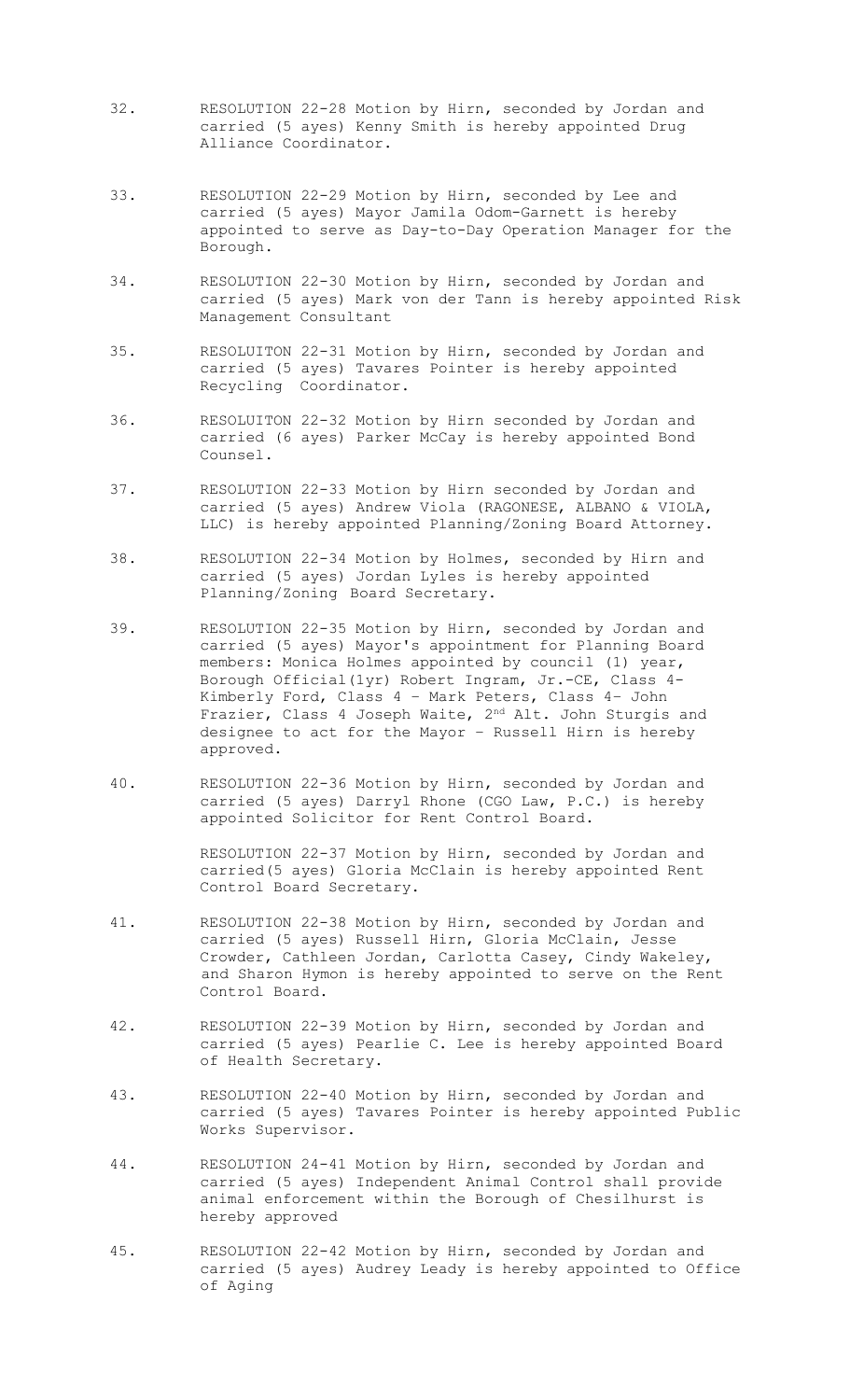- 46. RESOLUTION 22-43 Motion by Hirn, seconded by Jordan and carried (5 ayes) Michael Transmission is hereby appointed to repair Borough's automotives
- 47. RESOLUTION 22-44 Motion by Hirn, seconded by Jordan and carried (5 ayes) all Department Heads are required to attend the regular Council meetings at Mayor's discretion is hereby approved.
- 48. RESOLUTION 22-45 Motion by Hirn, seconded by Jordan and carried (5 ayes) essential municipal employees are required to be at work during emergency is hereby approved
- 49. RESOLUTION 22-46 Motion by Hirn, seconded by Jordan and carried (5 ayes) Professional services: Solicitor - Brown & Connery LLP Engineer - Bach Associates, Accountant - Bowman & Co., Special Attorney – Darryl C. Rhone, Environmental Resolutions, Inc., Planning/Zoning Board Engineer, Bond Counsel- Parker McCay, Redevelopment Attorney – Parker McCay is hereby appointed for professional services.
- 50. RESOLUTION 22-47 Motion by Hirn, seconded by Jordan and carried (6 ayes) The regular meetings of the Chesilhurst Borough Council will be held on the first Thursday of each month at 7:00 p.m. and the caucus meetings shall be held on the first Thursday of each month at 6:30 p.m.
- 51. RESOLUTION 22-48 Motion by Hirn, seconded by Jordan and carried (5 ayes) The regular meetings of the Chesilhurst Planning Board will be held on the first Wednesday of each month at 7:00 p.m. and the caucus meetings shall be held on the last Wednesday of each month at 7:00 p.m.
- 52. RESOLUTION 22-49 Motion by Hirn, seconded by Jordan and carried (5 ayes) The order of business for the conducting of all regular meetings is hereby established.
- 53. RESOLUTION 22-50 Motion by Hirn, seconded by Jordan and carried(5 ayes) June, July, & August meetings will be held the first Thursday caucus commencing at 6:00 p.m. following regular meeting at 6:30 p.m.
- 54. RESOLUTION 22-51 Motion by Hirn, seconded by Jordan and carried (5 ayes) the Rent Control Board meetings will be held on the first Tuesday commencing at 7:00 p.m.
- 55. RESOLUTION 22-52 Motion by Hirn, seconded by Jordan and carried (5 ayes) the Mobile Home Association meetings will be held the second Tuesday commencing at 7:00 p.m.
- 56. RESOLUTION 22-53 Motion by Hirn, seconded by Jordan and carried (5 ayes) Tavares Pointer is hereby appointed Community Center Coordinator.
- 57. RESOLUTION 22-54 Motion by Hirn, seconded by Jordan and carried (5 ayes) Kevin Garrison is hereby appointed Sewer Operator
- 58. RESOLUTION 22-55 Motion by Hirn, seconded by Jordan and carried (5 ayes) The following newspapers in which public notices will be placed shall be:

| al Record Breeze | bl Journal              |  | c] Phila Inquirer |
|------------------|-------------------------|--|-------------------|
| d] Courier Post  | el Anointed News Jordan |  |                   |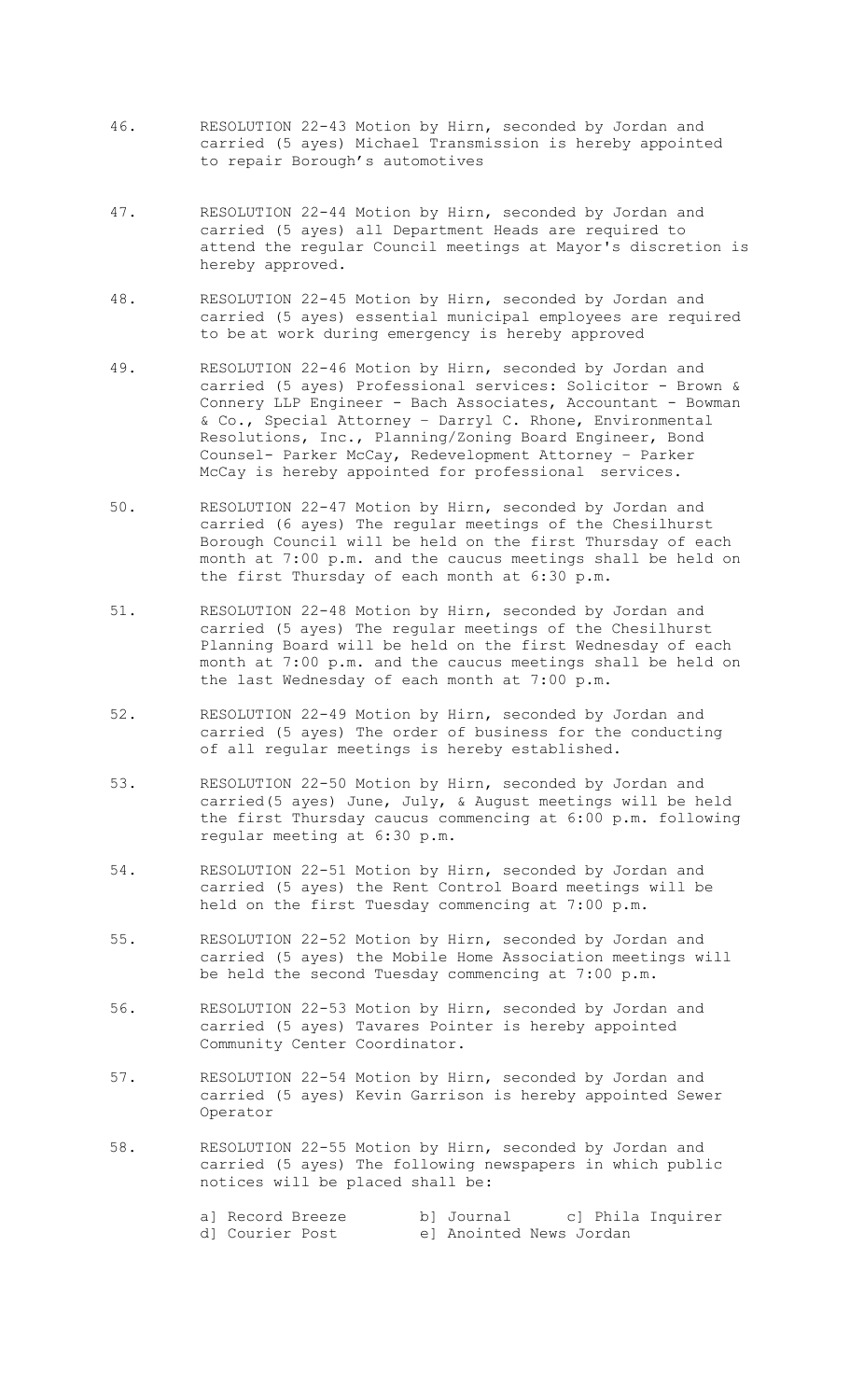- 59. RESOLUTION 22-56 Motion by Hirn, seconded by Joran and carried (5 ayes) The rate of interest for delinquent taxes shall be 8% for the first \$1,500.00 delinquency and 18% on any amount in excess of \$1,500.00.
- 60. RESOLUTION 22-57 Motion by Hirn, seconded by Jordan and carried (5 ayes) The various bank accounts to be maintained in TD Bank, Atco, NJ are established.
- 61. RESOLUTION 22-58 Motion by Hirn, seconded Jordan and carried (5 ayes) The Cash Management Plan shall be maintained in State of New Jersey Cash Management.
- 62. RESOLUTION 22-59 Motion by Hirn, seconded by Jordan and carried (5 ayes) Chief Financial Officer is hereby authorized to maintain a petty cash fund in the amount of \$200.00.
- 63. RESOLUTION 22-60 Motion by Hirn, seconded by Jordan and carried (5 ayes) The Chief Financial Officer is hereby authorized to maintain a petty cash fund for the Municipal Court in the amount of \$100.00.
- 64. RESOLUTION 22-61 Motion by Hirn, seconded by Jordan and carried (5 ayes) the Tax Office is hereby authorized to maintain a petty cash fund in the amount of \$100.00.
- 65. RESOLUTION 22-62 Motion by Hirn, seconded by Jordan and carried (5 ayes) the amount for bonding Municipal employees and officials is hereby established.
- 66. RESOLUTION 22-63 Motion by Hirn, seconded by Jordan and carried (5 ayes) the official holidays established for Borough employees is hereby approved.
- 67. RESOLUTION 22-64 Motion by Hirn, seconded by Jordan and carried(6 ayes) the compensated absence for Borough employees is hereby established.
- 68. RESOLUTION 22-65 Motion by Hirn, seconded by Jordan and carried (5 ayes) The following Council Committees for the administration of Borough business during the year 2022 shall be as follows:

Events Committee - Director: Lee, Littles, Plaza**,** Smith Representatives of Grant A.M.E., First Baptist, Mobile Home Park, B'nai Birth, and Community Members

| Safety / Police Dept.                                  | Liaison: Odom-Garnett           |
|--------------------------------------------------------|---------------------------------|
| Revenue & Finance                                      | Liaison: Holmes                 |
| Recreation                                             | Liaison: Hirn                   |
| Ordinance/Legislative/Tax Lien                         | Liaison: Mayor & all<br>Council |
| Website & Media                                        | Liaison: Mayor Odom-Garnett     |
| Cable Television                                       | Liasion: Chew                   |
| Board of Health                                        | Liaison: Lee                    |
| Senior Citizens/Office of Aging Liaison: Jordan        |                                 |
| Emergency Services/Emergency Mgmt. Liaison: Mayor& all | Council                         |
| Planning/Zoning Board                                  | Liaison: Hirn, Holmes           |